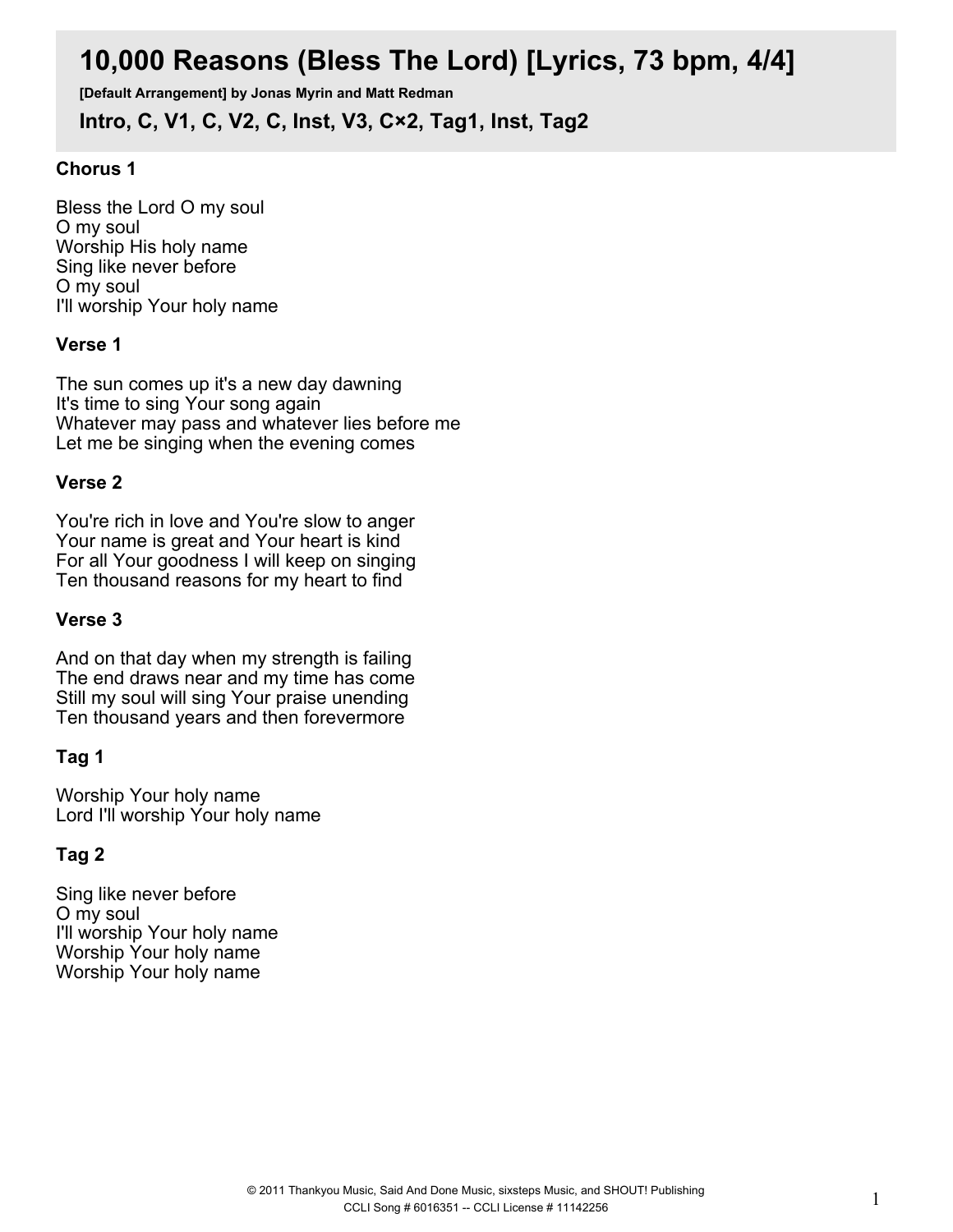## **Reason I Sing [Lyrics, 160 bpm, 12/8]**

**[Phil Wickham] by Jonathan Smith and Phil Wickham**

**Vamp, Intro×2, V1, V2, C, Turn, V3, C, Vamp, B×2, Vamp, C×2, Outro×2, E**

#### **Verse 1**

You pulled me from darkness And clothed me in garments of praise Jesus forever my song will be You

## **Verse 2**

I'm living in freedom You've taken my burdens away Jesus forever my song will be You Only for You

### **Chorus 1**

For the cross that You bore And the debt that You paid For the victory You won Over death and the grave This is the reason I sing For the hope that You give And the joy that You bring For the promise that Heaven Is waiting for me This is the reason I sing

### **Verse 3**

I will not be silent I'll testify of Your grace Jesus forever my song will be You Only for You

### **Misc 1**

## **(Bridge)**

So good so good You're so good to me Forever I'll sing You're so good to me

### **Misc 2**

### **(Ending)**

|  | Jesus the reason I sing |  |
|--|-------------------------|--|
|  | Jesus the reason I sing |  |
|  | Jesus the reason I sing |  |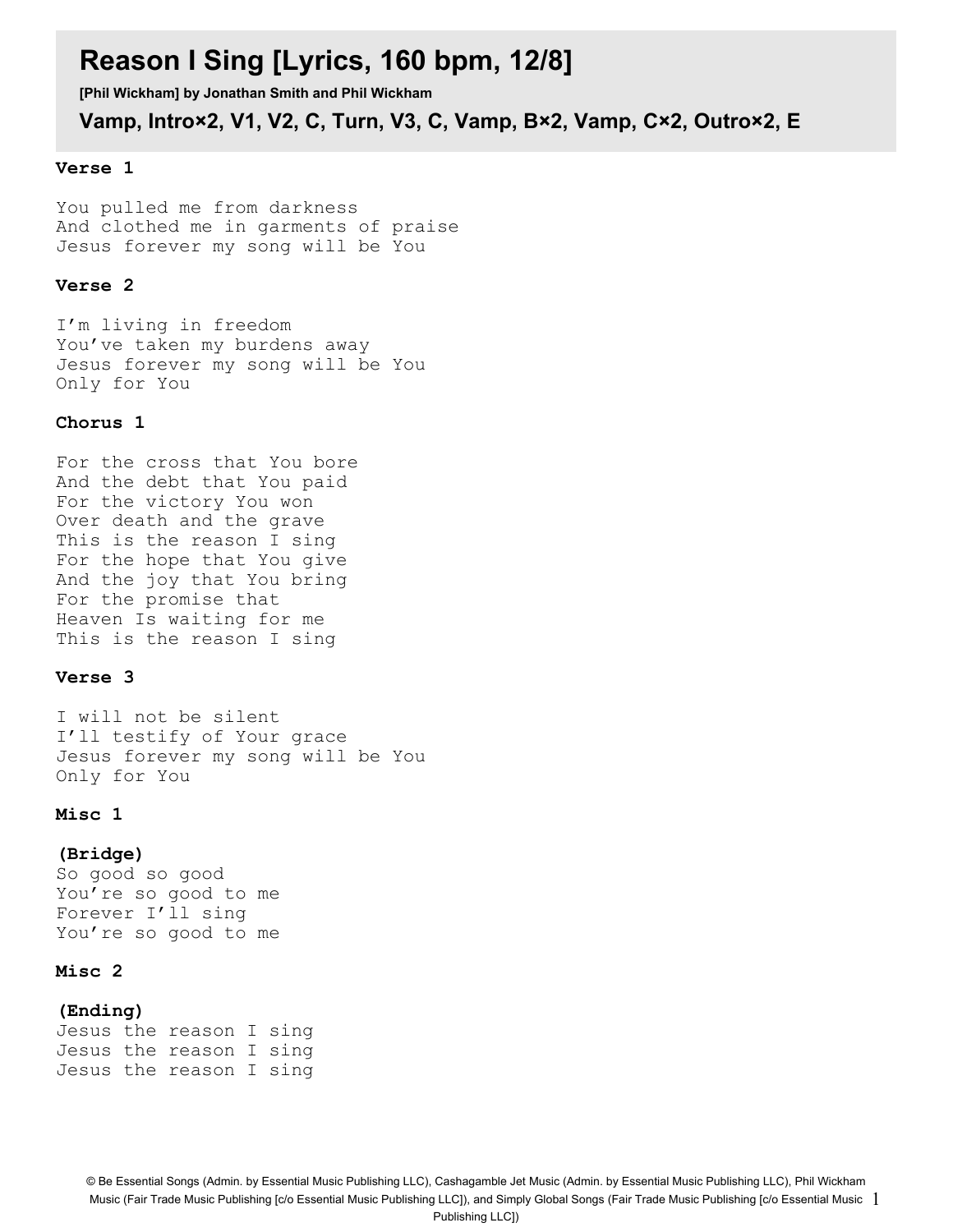## **Great Are You Lord [Lyrics, 72 bpm, 6/8]**

**[Default Arrangement] by Leslie Jordan and David Leonard**

#### **Verse 1**

You give life You are love You bring light to the darkness You give hope You restore ev'ry heart that is broken And great are You Lord

## **Chorus 1**

It's Your breath in our lungs So we pour out our praise We pour out our praise It's Your breath in our lungs So we pour out our praise to You only

**Misc 1**

**(Bridge)** And all the earth will shout Your praise Our hearts will cry these bones will sing Great are You Lord **(REPEAT)**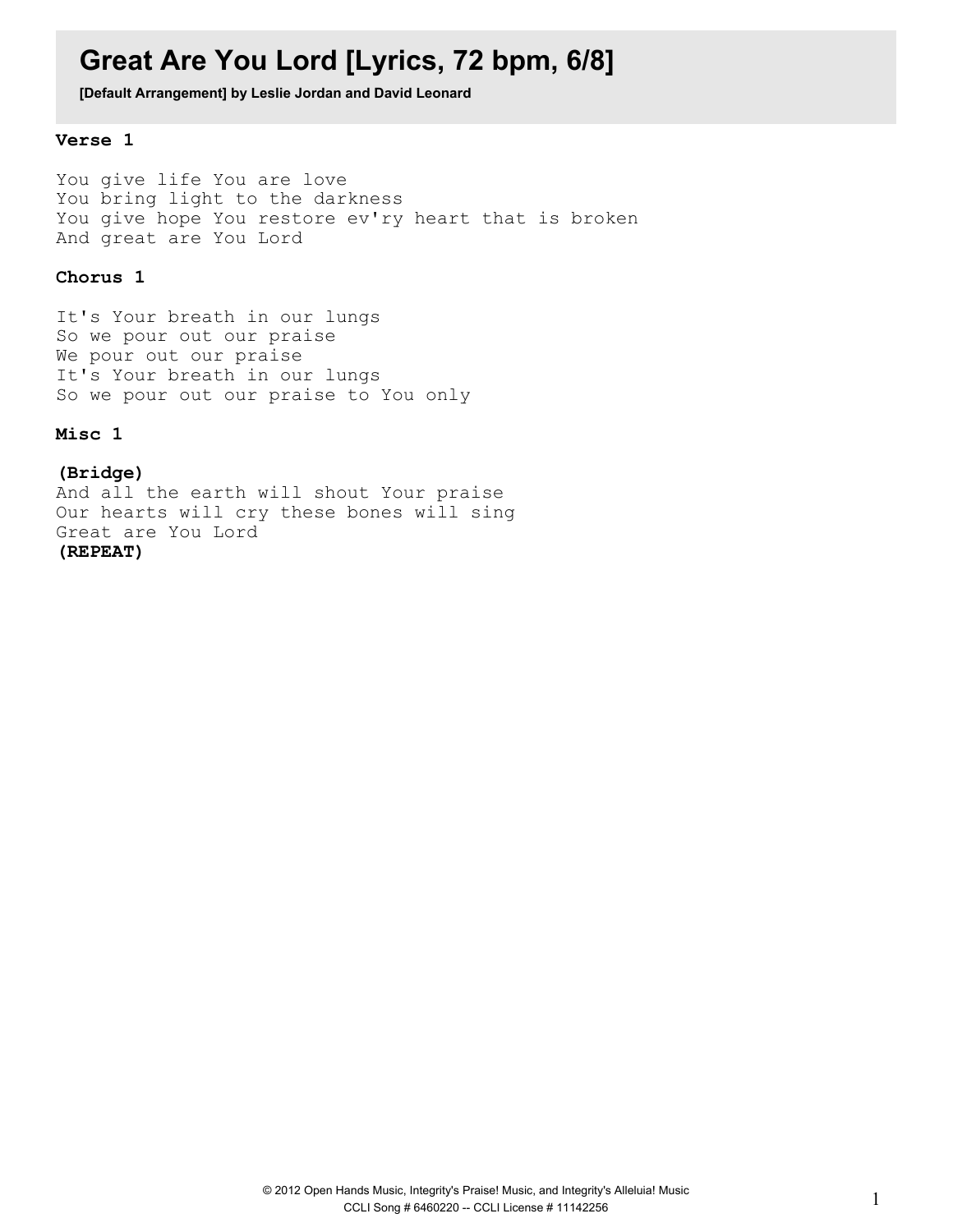# **Our God [Lyrics]**

**[Default Arrangement] by Jonas Myrin, Matt Redman, Jesse Reeves, and Chris Tomlin**

**Intro, V1, V2, C1, Inst, V2, C1×2, Inst, B, C2×2, B**

## **Verse 1**

Water You turned into wine Opened the eyes of the blind There's no one like You None like You

## **Verse 2**

Into the darkness You shine Out of the ashes we rise There's no one like You None like You

## **Chorus 1**

Our God is greater Our God is stronger God You are higher than any other Our God is healer Awesome in power our God our God

## **Misc 1**

## **(Bridge)**

And if our God is for us Then who could ever stop us And if our God is with us Then what could stand against And if our God is for us Then who could ever stop us And if our God is with us Then what could stand against (Then) what could stand against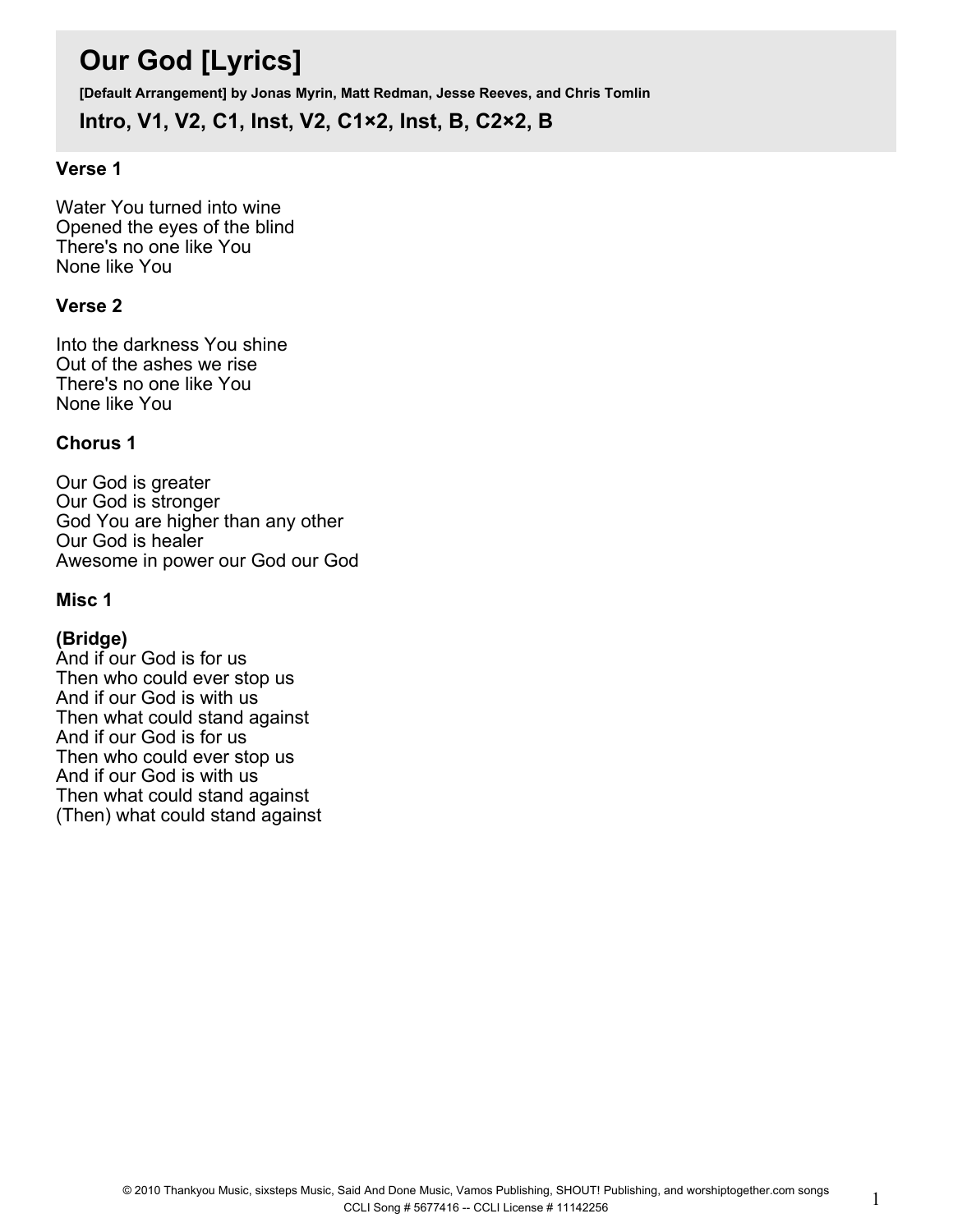## **House Of The Lord [Lyrics, 86 bpm]**

**[Default Arrangement] by Jonathan Smith and Phil Wickham**

#### **Verse 1**

We worship the God who was We worship the God who is We worship the God who evermore will be He opened the prison doors He parted the raging sea My God He holds the victory yeah

#### **Chorus 1**

There's joy in the house of the Lord There's joy in the house of the Lord today And we won't be quiet We shout out Your praise There's joy in the house of the Lord Our God is surely in this place And we won't be quiet We shout out Your praise

#### **Misc 1**

**(Interlude)** Oh oh oh We shout out Your praise

## **Verse 2**

We sing to the God who heals We sing to the God who saves We sing to the God who always makes a way 'Cause He hung up on that cross Then He rose up from that grave My God's still rolling stones away

## **Misc 2**

#### **(Bridge)**

('Cause) We were the beggars Now we're royalty We were the prisoners Now we're running free We are forgiven accepted Redeemed by His grace Let the house of the Lord sing praise

## **Misc 3**

**(Interlude)** There is joy in this house oh yeah There is joy there is joy And we won't be quiet